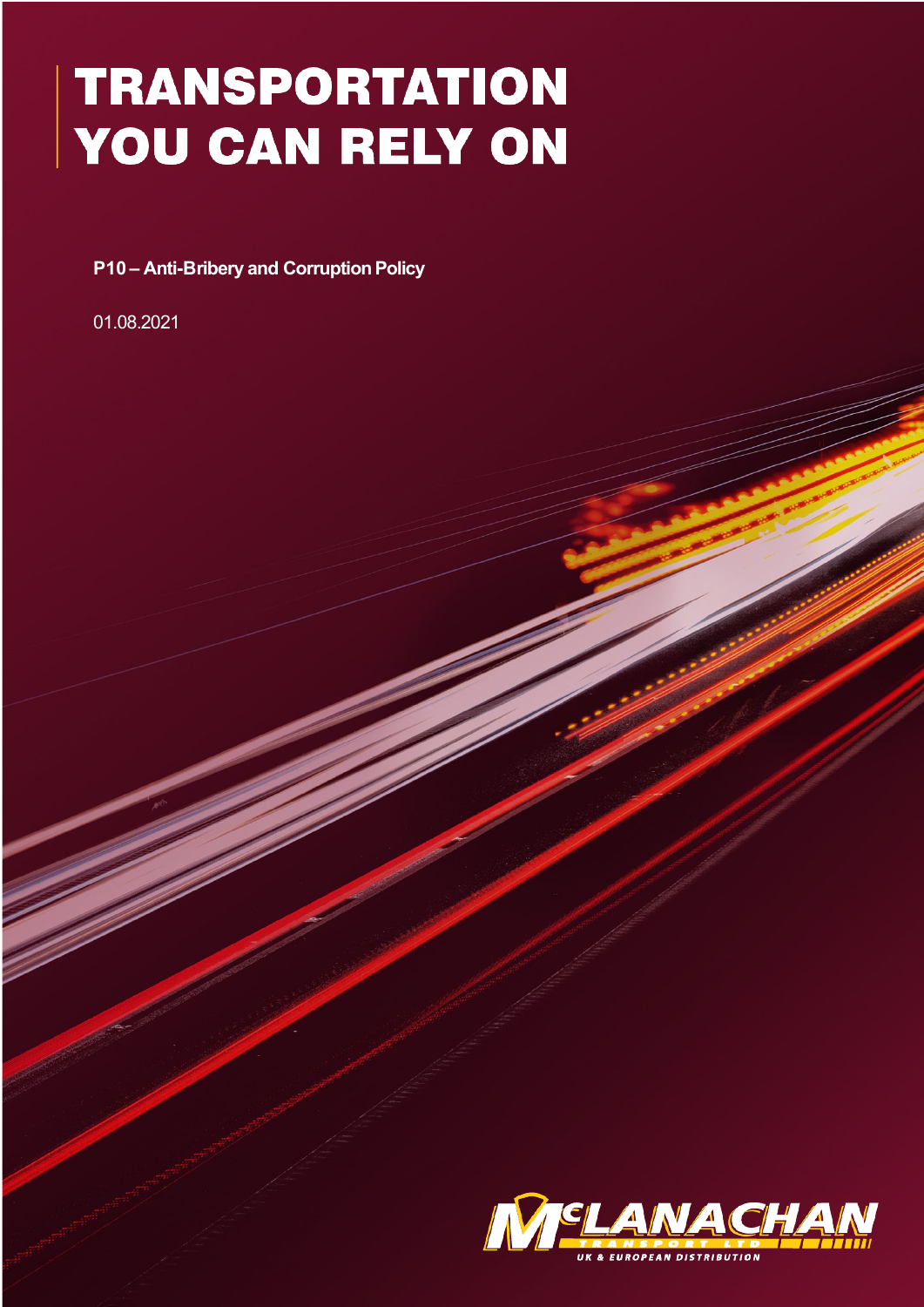# **P10 – Anti-Bribery and Corruption Policy**

McLanachan Transport Limited believes that certain principles and values are the foundation of sound and fair business practice and as such, are essential to uphold.

One such principle is a **zero-tolerance position concerning bribery and corruption**, wherever and in whatever form someone encounters it.

It is important to uphold our sound reputation for ethical behaviour, financial integrity and reliability. In support of this aim, we intend to limit our exposure to bribery and corruption by:

- Setting out a clear anti-bribery & corruption policy
- Encouraging employees to be vigilant and to report any suspicion of corruption, ensuring sensitive information is treated appropriately
- Rigorously investigating instances of alleged bribery
- Taking action against any individual(s) involved in bribery or corruption

## **What is Bribery?**

77 J J J

A bribe does not need to be actual money. It can be any form of advantage; offered, requested or received. A contract does not need to have been won for a corruption offence to take place.

Similarly, a recipient does not need to benefit personally from a bribe – it may be the intended beneficiary is a third party or a company.

Finally, bribery can occur in the private as well as the public sector – it is not just about our relationship with public officials.

### **Policy**

This policy has two straightforward rules that all employees, consultants and agents must adhere strictly to:

- Do not offer, promise or pay bribes
- Do not request, agree to or accept bribes

This policy applies to individual employees, customers, suppliers or any other people or bodies associated with the company.

### **Report concerns - employee responsibility**

The prevention, detection and reporting of bribery is the responsibility of all McLanachan Transport Limited employees.

Suitable channels of communication by which employees or others can confidentially report any suspicion of bribery will be maintained. Any employees suspected of involvement in bribery or corruption will be subject to the disciplinary procedure.

> McLanachan Transport Ltd 2 Grays Road Green Elms Industrial Estate Uddingston G71 6ET T +44 (0)1698 813248